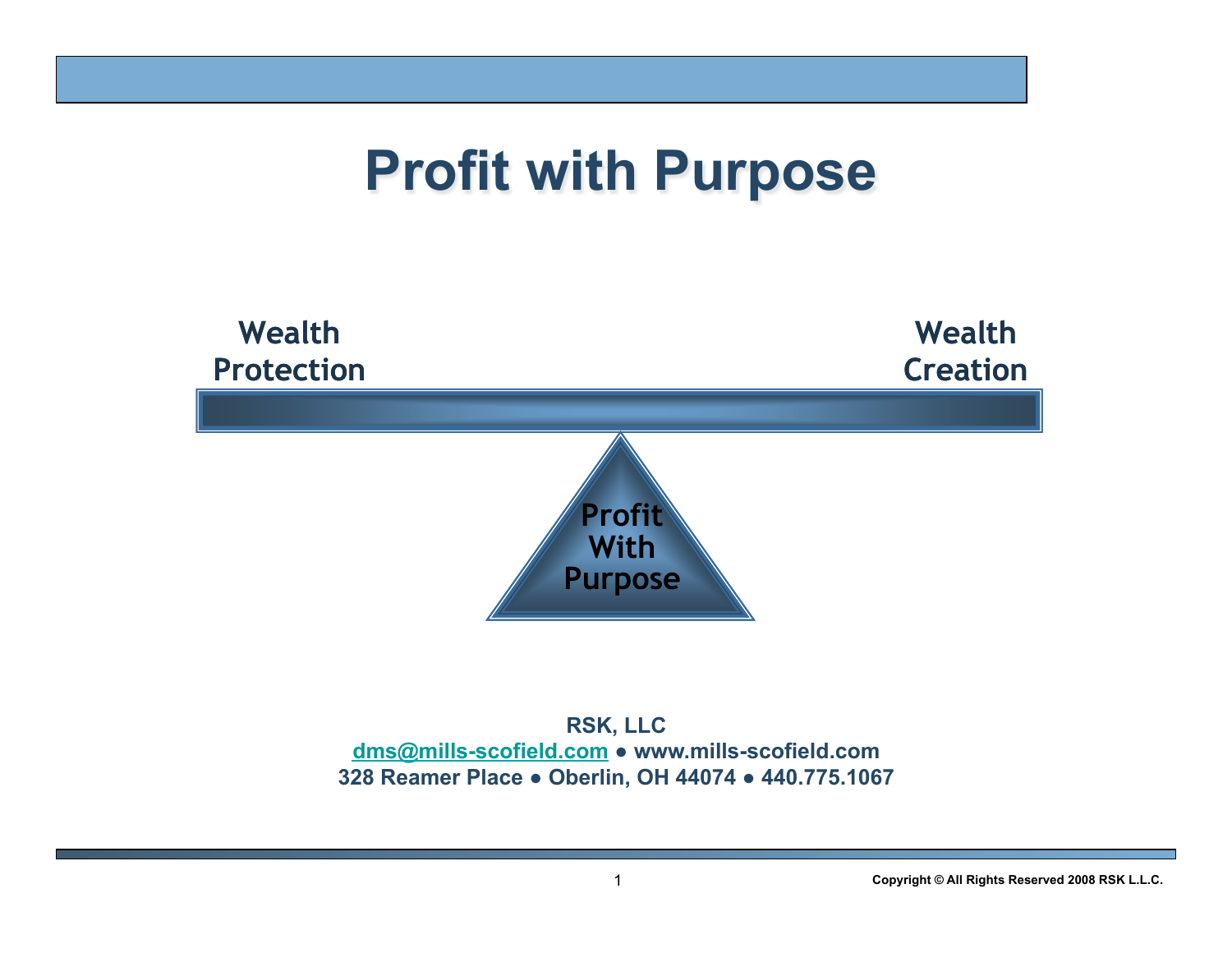### **Why do Organizations Fail to Create a Culture of Innovation and Execution**

### **Innovation – Adaptation to Turbulent Times**

• Charles Darwin: in nature, it's not the strongest or most intelligent who survive, it's the most adaptable to change

### **Integrity – A Constant**

- **8** Barriers to Character-Based leadership:
	- Mental & Behavioral Habits
	- Lack of reflection and action (based upon reflection)
- "**Never underestimate the difficulty of changing false beliefs by facts**" Henry Rosovsky, Harvard Economist, *The University: An Owners Manual*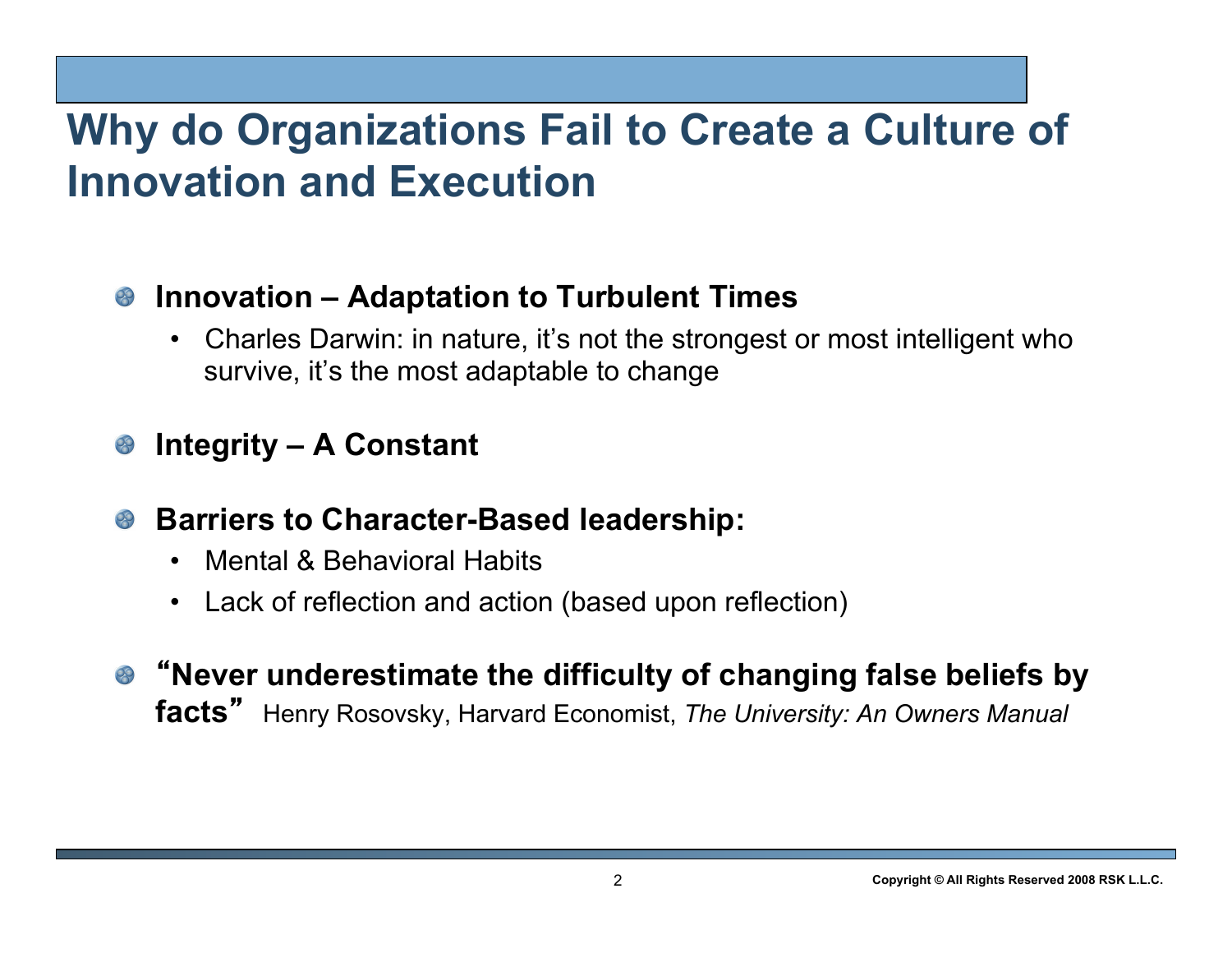### **Virtues - Innovation – Execution**

| шкедику                                   | <u>IIIIIVvalivii</u>                        |
|-------------------------------------------|---------------------------------------------|
| Love                                      | <b>Passion</b>                              |
| Passion                                   | Passion for ideas and people                |
| Friendship                                | Social Capital: Teams & Partners            |
| Compassion                                | Servant Leadership & Customer Service       |
| Courage                                   | <b>Manage Risk</b>                          |
| Fortitude, Heart, and                     | Risk averse culture                         |
| Mind or Soul                              | Risk Management: financial, reputational    |
| <b>Faith</b>                              | Intangibles                                 |
| Fiduciary                                 | Economic value or reputation                |
| Trust                                     | Economic value of intangibles               |
| <b>Authenticity</b>                       | Economic value of teams, partnerships       |
| Justice                                   | <b>Sustainability</b>                       |
| Fair vs. Equal                            | Triple Bottom Line (People, Planet, Profit) |
| <b>Enlightened Self-Interest</b>          | Bottom of the Pyramid                       |
| <b>Prudence</b>                           | <b>Employee Engagement</b>                  |
| Wisdom                                    | <b>Disciplined Creativity</b>               |
| Reasonable                                | Acquiring, developing and retaining talent  |
| <b>Disciplined</b>                        | Mentoring (quit bosses, not companies)      |
| Temperance                                | <b>Money/Meaning</b>                        |
| Moderation - Greek Middle Way             | Life/Work Balance                           |
| <b>Balance</b>                            | Time to Innovate                            |
| <b>Tempus</b>                             | Balanced Scorecard - stakeholders           |
| <b>Hope</b>                               | <b>Fail Fast</b>                            |
| Forward looking - future not yet realized | Real-Win-Worth (Stage Gate "like")          |
| Possibility                               | Learning over Money                         |
| Moral = root of Morale                    | "Best" way vs. "Our" way                    |
|                                           |                                             |

**Integrity Innovation**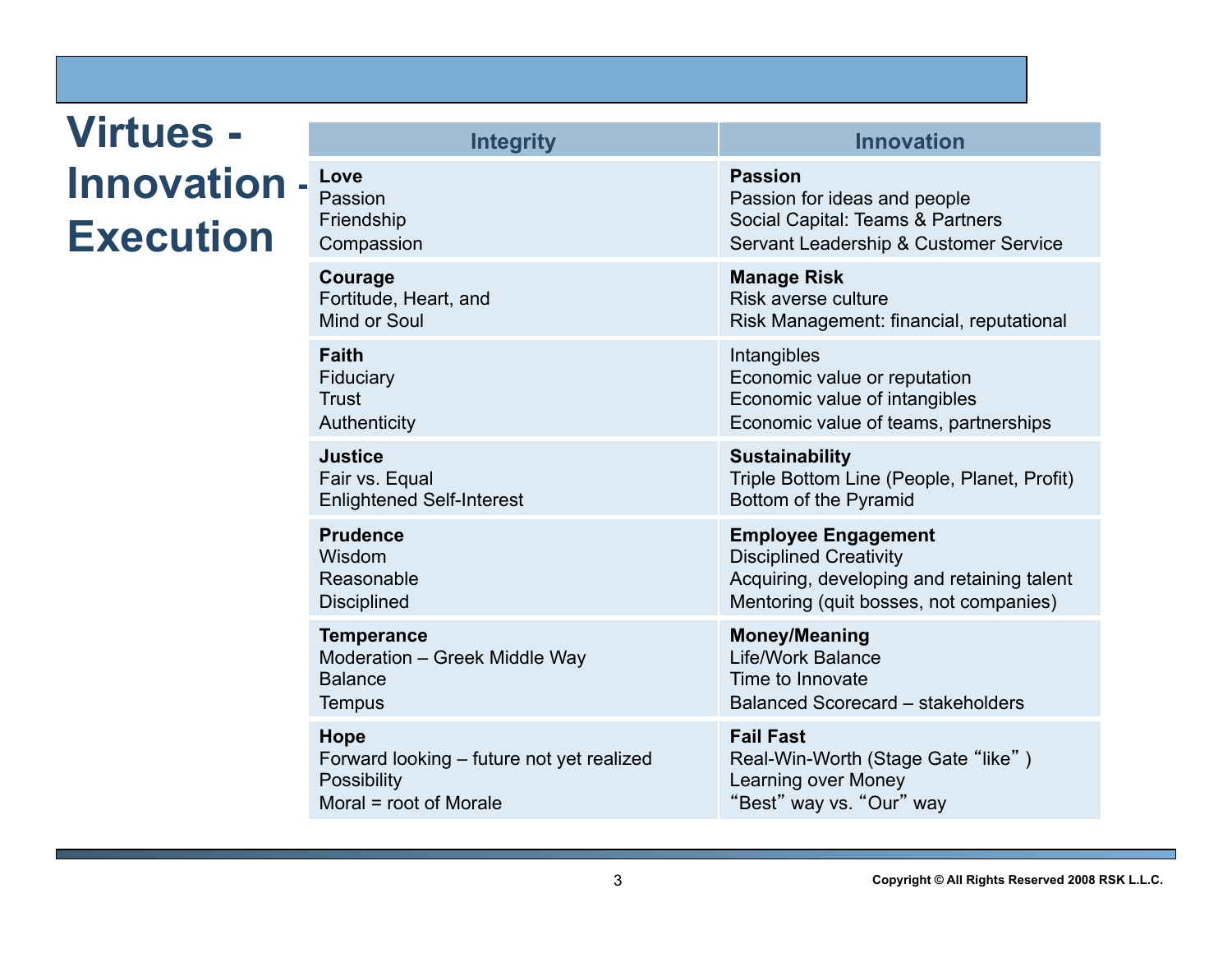## **Leading Innovation: Integrity-Art-Science**

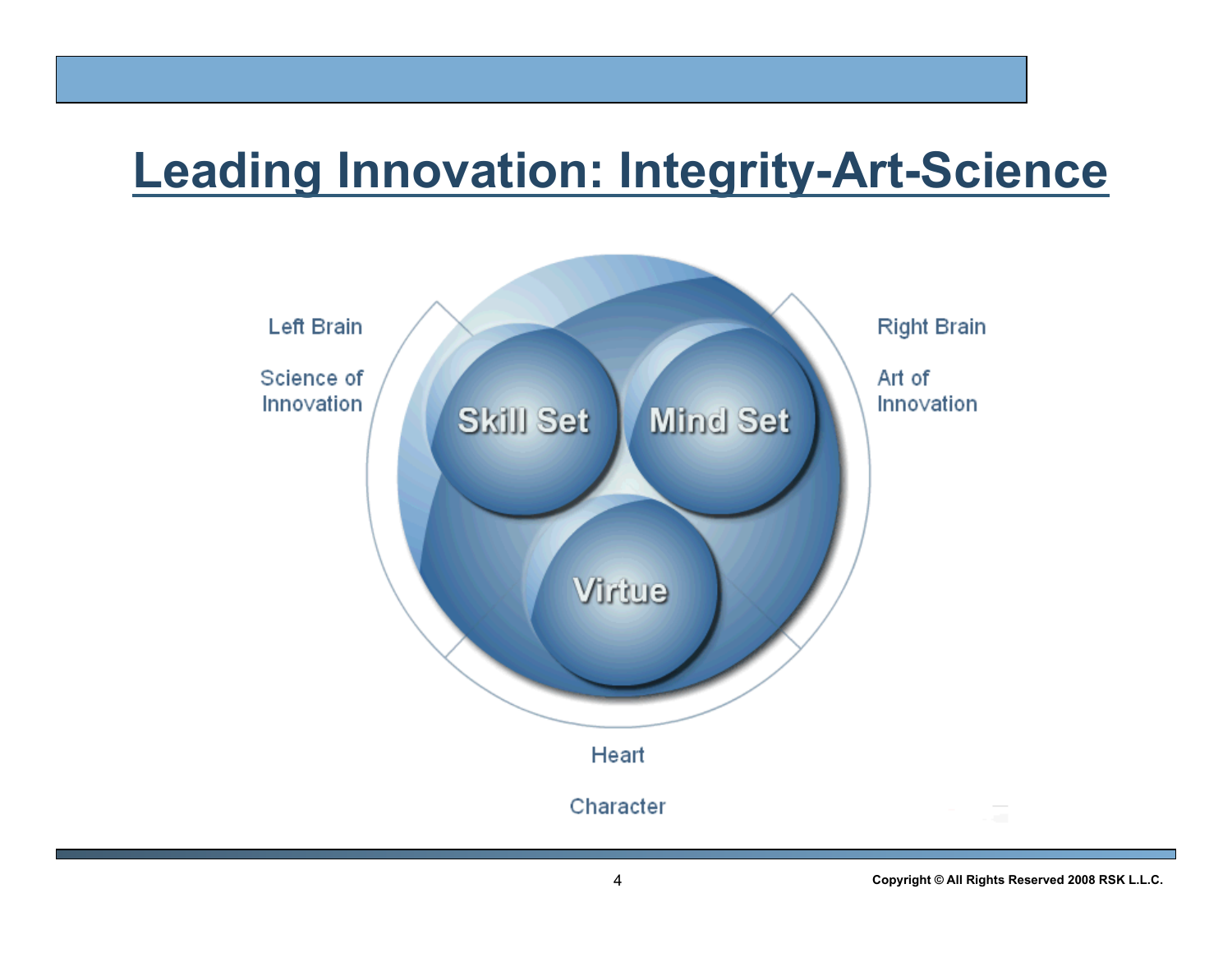## **Virtues – Innovation & Execution**

| <b>Integrity</b><br><b>Why We Create</b> | <b>Art (Mindset)</b><br><b>How We Create</b><br>(imagination, commitment, creativity) | <b>Science (Skill Set)</b><br><b>What We Create</b><br>(competency, skill, knowledge) |
|------------------------------------------|---------------------------------------------------------------------------------------|---------------------------------------------------------------------------------------|
| Compassion (Love)                        | <b>Customer Focus</b>                                                                 | Create customer value                                                                 |
| Courage                                  | <b>Lead Change</b>                                                                    | <b>Manage Risk</b>                                                                    |
| Faith                                    | Manage Intangibles                                                                    | <b>Create/Protect Wealth</b>                                                          |
| Justice                                  | <b>CSR</b>                                                                            | <b>Brand Reputation</b>                                                               |
| Prudence                                 | <b>Talent Management</b>                                                              | <b>High Performance</b>                                                               |
| Temperance                               | <b>Balance</b>                                                                        | <b>Manage Competing Interests</b>                                                     |
| Hope                                     | <b>Fail Fast</b>                                                                      | <b>Idea Generation</b>                                                                |

### **Leading Innovation: Development Plan**

| <b>Awareness</b>     | <b>Attention</b>           | <b>Action</b>          |
|----------------------|----------------------------|------------------------|
| <b>Current State</b> | <b>Ideal State – Focus</b> | Steps to close the gap |

5 **Copyright © All Rights Reserved 2008 RSK L.L.C.**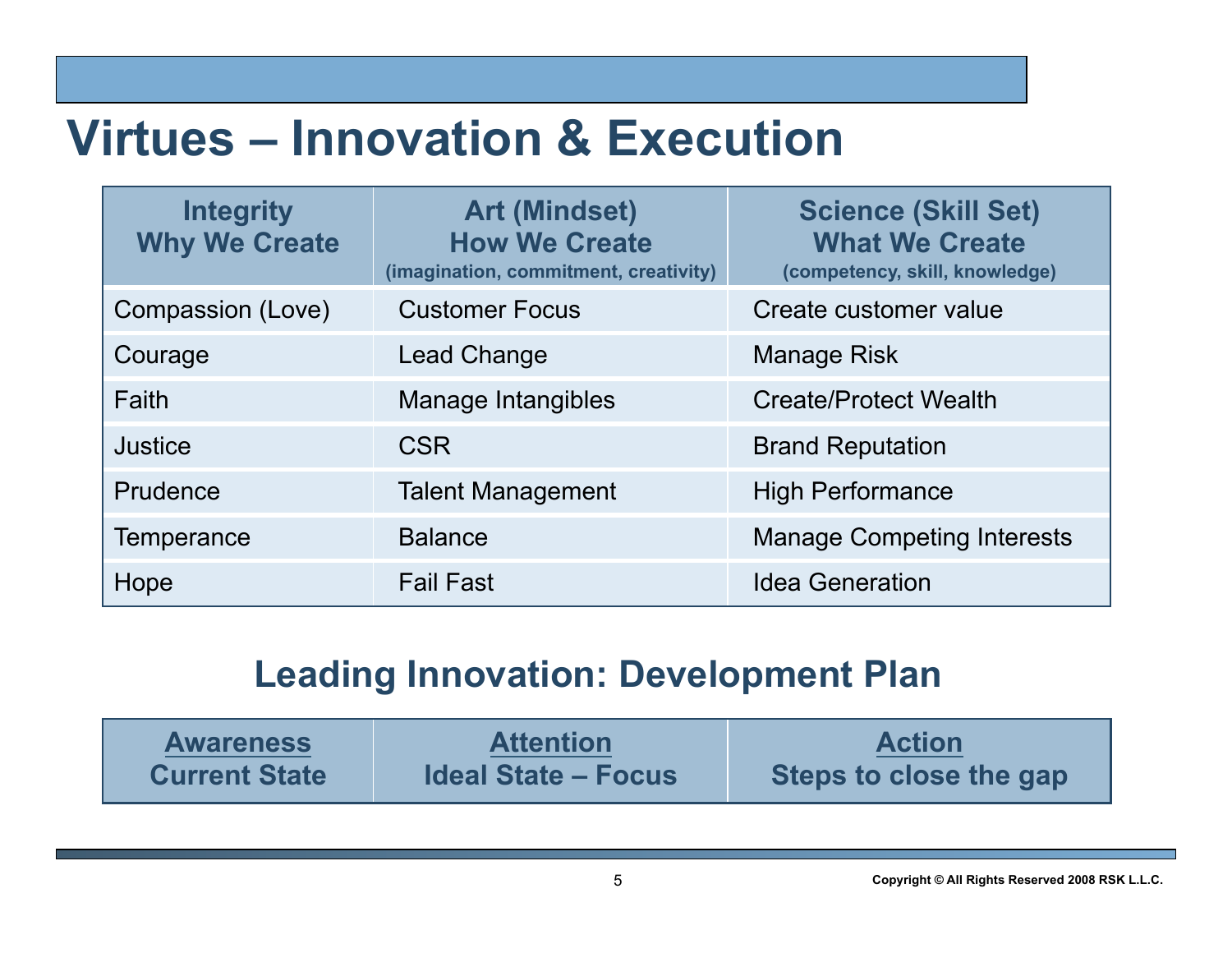# **Example: Courage - Integrity**

#### • **Fortitude**

- French, *coeur* (heart)
- Latin, *cor* (mind or soul)
- **First Facet of Courage:** *Reflexive* 
	- Visceral response, almost bypassing cognitive analysis, based upon imbued morals…e.g., Soldier dashing out to help fallen comrade…or…observer who refuses to act

#### • **Second Facet of Courage:** *Reflective*

- Decision to respond after cognitive analysis of the risks/rewards
- "*…do what is right even when it is likely to cost us more than we want to pay and more than we think is fair. It occasionally requires us to stand up and be counted…to demonstrate the courage of our convictions*." Lubrizol Ethics Manual

#### • **Risk-Averse Culture**

- Risk of Status Quo unrecognized
- People are wired more for stability than change
- Risk is culturally defined (note: sit on floor vs. chair)
- **Risk Management** 
	- Identify external threats and opportunities: social, economic, political, technical, etc.
	- Identify industry threats and opportunities
	- Analyze your culture's willingness/openness to learn and change
	- Evaluate level of acceptable risks more than compliance?
	- **Build Failure In** 
		- E.g., Stage-gate, New Product Development Process
		- Performance Management that accepts/embraces Failure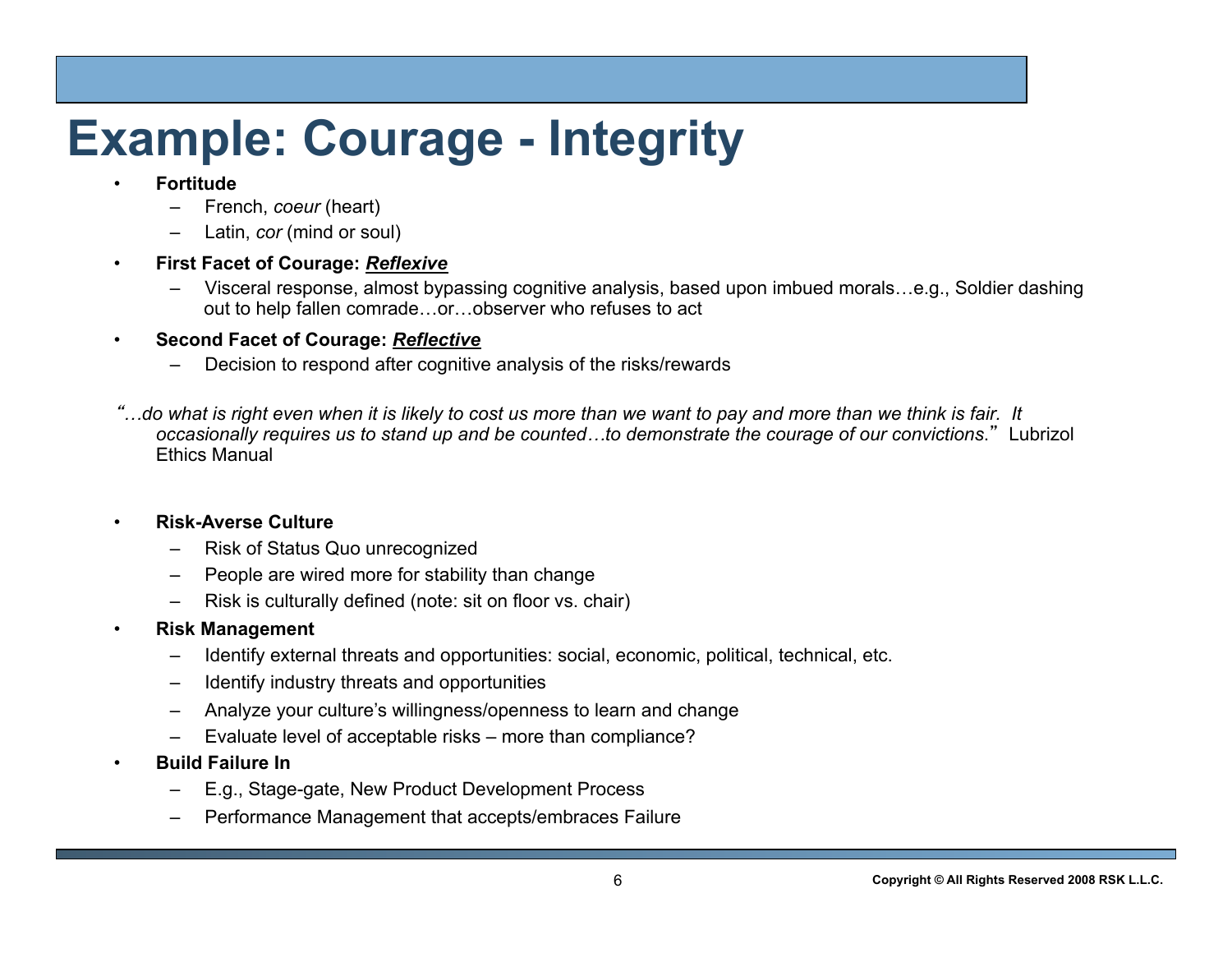### **Example: Courage – Innovation – Fail Fast**

- **Why?** 
	- Innovate or Die!
- **What**?
	- New markets, new customers, new offerings, new…
	- New value proposition
	- Execute better than anyone else
- **How**?
	- Fail Fast!
		- Idea
		- Champion
		- Feasibility
		- Plan Prototype Plan Prototype
		- Pilot Prototype Pilot Prototype
		- Scale

#### **Awareness**:

- Are you aware of the risk of status quo?
- Do you En-"**courage**" people to risk without fear?

#### **Attention**:

- Are you paying attention to risks associated with undifferentiated products/services?
	- Are margins shrinking?
	- Are there price wars?
	- Are product life cycles shorter?

#### **Action**

- Rate yourself on courage today:
	- Deal with failure
	- Frequent analysis of your external environment
	- Use of a new product development process
	- Model courage with your team
- What is your evidence?
- What barriers inhibit you developing courage?
- What action plan would overcome these barriers?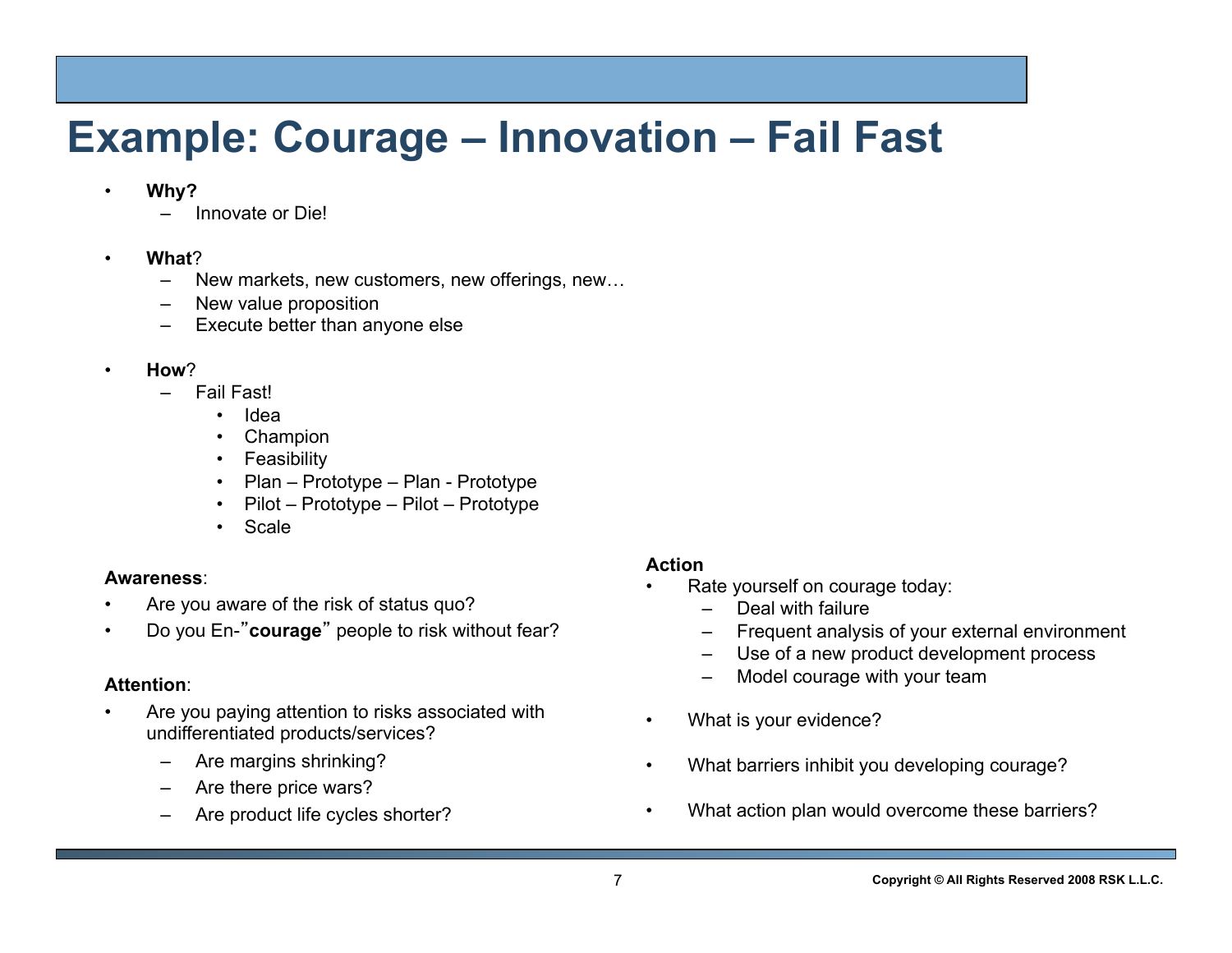# **Example: Justice - Integrity**

- *Aequus* (equal) or Fairness Right (self-interest vs. interest in others)
- Sacrifice enlightened self-interest
- Office politics & ethical problems are distractions
	- Mark Shapiro, GM, Cleveland Indians
- "Virtue never stands alone. It is bound to have neighbors."

Confucius in *The Analects* 

- **Profit** 
	- Green is Green
	- Save \$ AND Make \$ by applying Triple Bottom Line
- **People** 
	- Bottom of the Pyramid
		- $\cdot$  < 1B make > 15K
		- 2B make 5K to 15 K
		- $\cdot$  3B make  $\leq$  5K
- **Planet** 
	- Cost containment: recycling, energy conservation, etc.
	- Business Development: create 'green' products/ services

#### **Awareness**:

• What are your sustainability threats & opportunities?

#### **Attention**:

- How can you reduce costs AND generate revenue through sustainability strategies?
- How can you open new markets serving the BOP?

#### **Action**

- Rate yourself on sustainability today:
	- Save or make money through sustainable products/ services
	- Attract, develop, retain innovative leadership committed to sustainability
	- Generate new markets serving the BOP
	- Integrate Triple Bottom Line into your strategy
- What is your evidence?
- What barriers inhibit you developing sustainability?
- What action plan would overcome these barriers?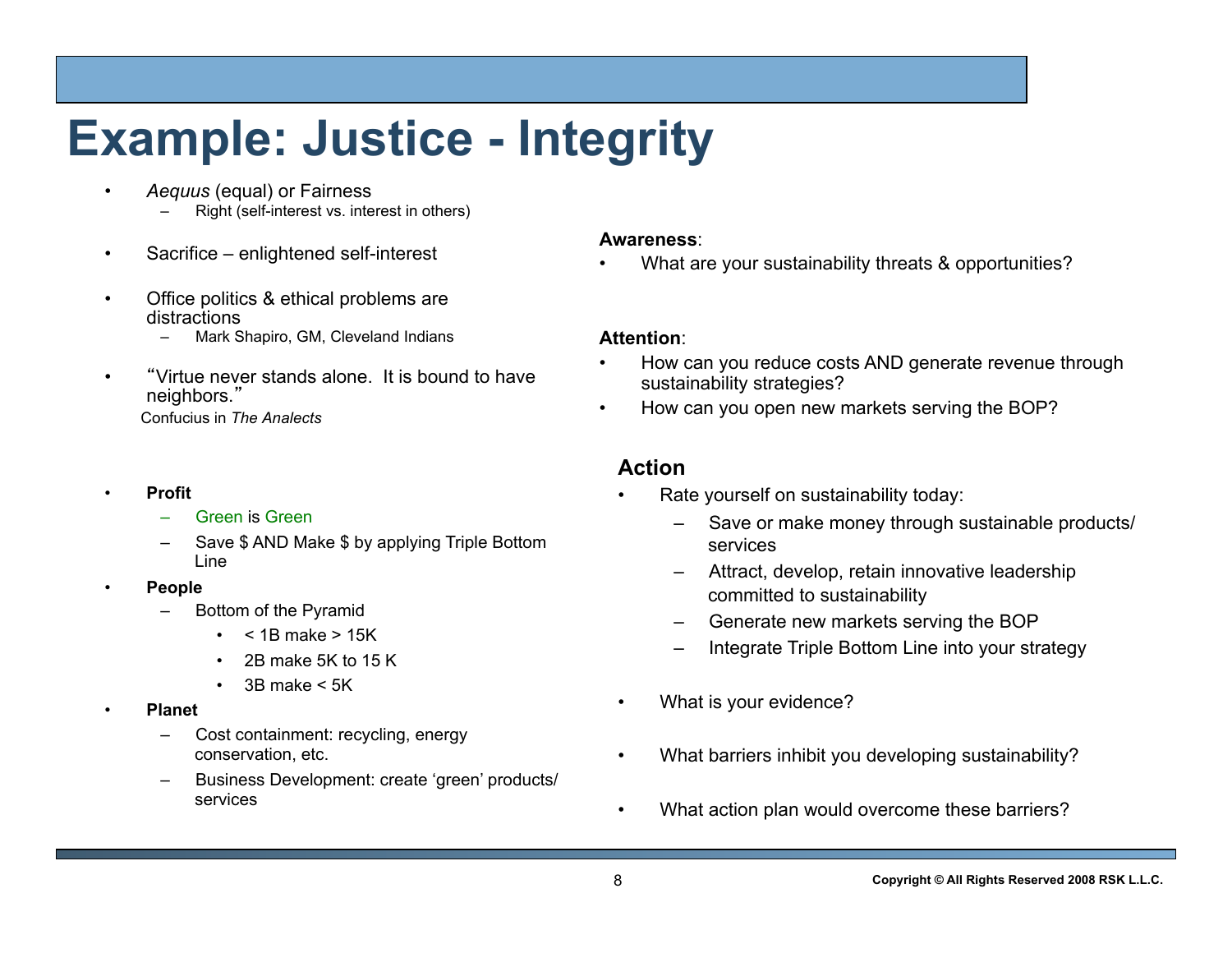# **Example: Hope - Integrity**

- Hope what is possible (vs. impossible!)
- Forward looking a future not yet realized
- Root of morale is moral
- Low morale impedes innovation and execution of goals
- For innovation, Hope stands on the shoulders of Faith (invisible reality) and Love (passion)
- Hope the inclination to trust the unseen as possible
- Facts as Facts, not Fiction!
	- Voice of the Customer trumps office politics
	- Business development trumps writing reports
- Bureaucracy eats strategy for lunch!
	- Best way vs. Our way
- Focus on learning vs. traditional financials
	- Cannot command or coerce human capabilities & passions
	- People decide whether they will bring imagination and commitment to work
	- Time to innovate (Google  $-20\%$ )

#### **Awareness**:

• How do your offerings solve a customer problem better than an alternative offering?

#### **Attention**:

• How does culture support or inhibit innovation?

#### **Action**

- Rate yourself on hope today:
	- Do people spend more time serving the boss than the customer?
	- Is strategy driven by reality or fantasy?
	- Does passion, faith in intangibles and talent drive innovation?
	- How is commitment to innovation demonstrated?
- What is your evidence?
- What barriers inhibit you developing prudence?
- What action plan would overcome these barriers?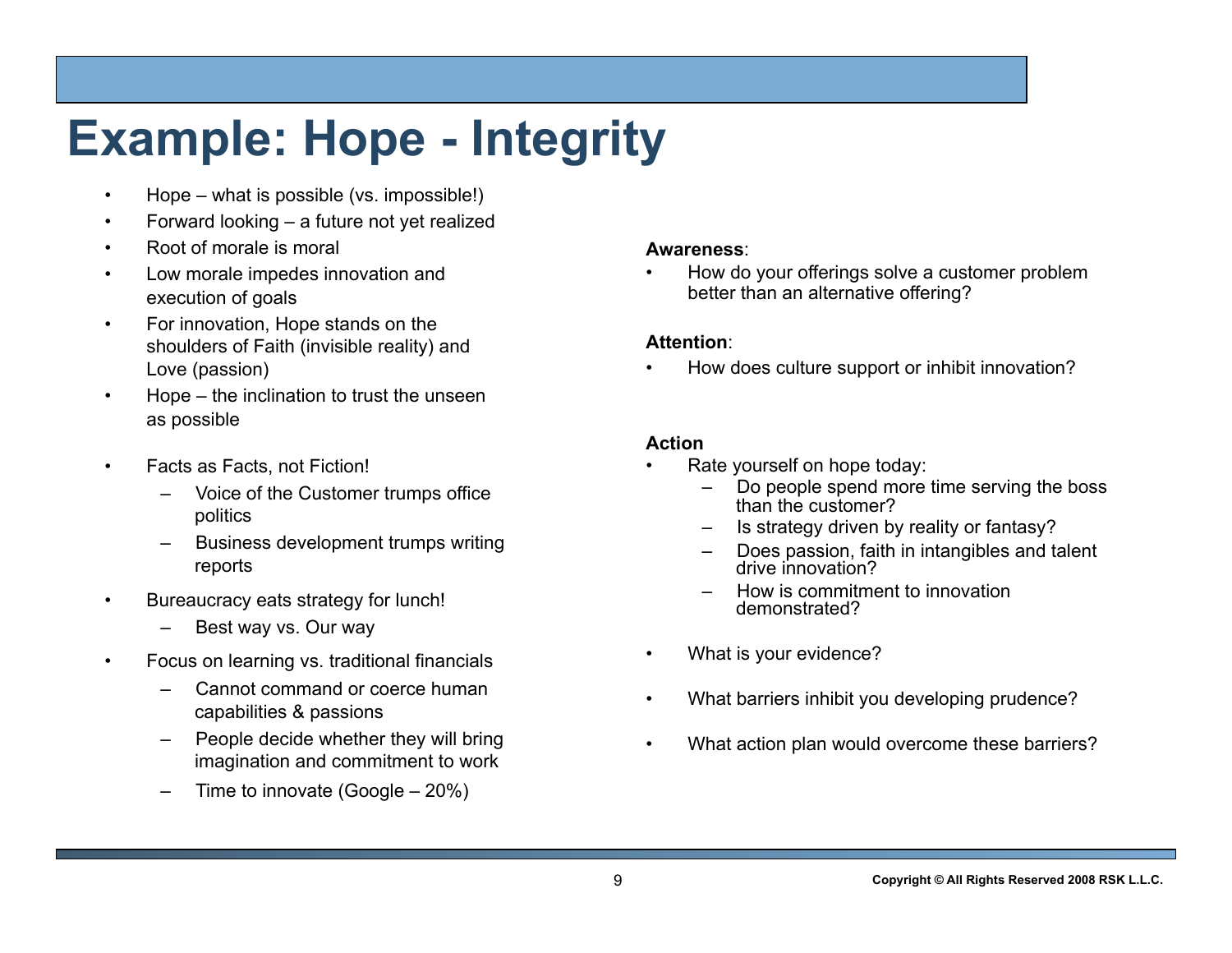## **Virtue/Value Development Plan**

- 1. Reflect on strengths & weaknesses and seek feedback to improve performance
- 2. Identify professional and community experiences that will address strengths, needs and career potential
- 3. Approach leadership development similar to strategic decisions; identify the ʻbest bets," invest aggressively and manage risk
- 4. Develop continuing education plan
- 5. Demonstrate a consistent work ethic by preparing well for meetings and projects
- 6. Develop authentic professional relationships built on mutual trust and support with mentors, peers and colleagues